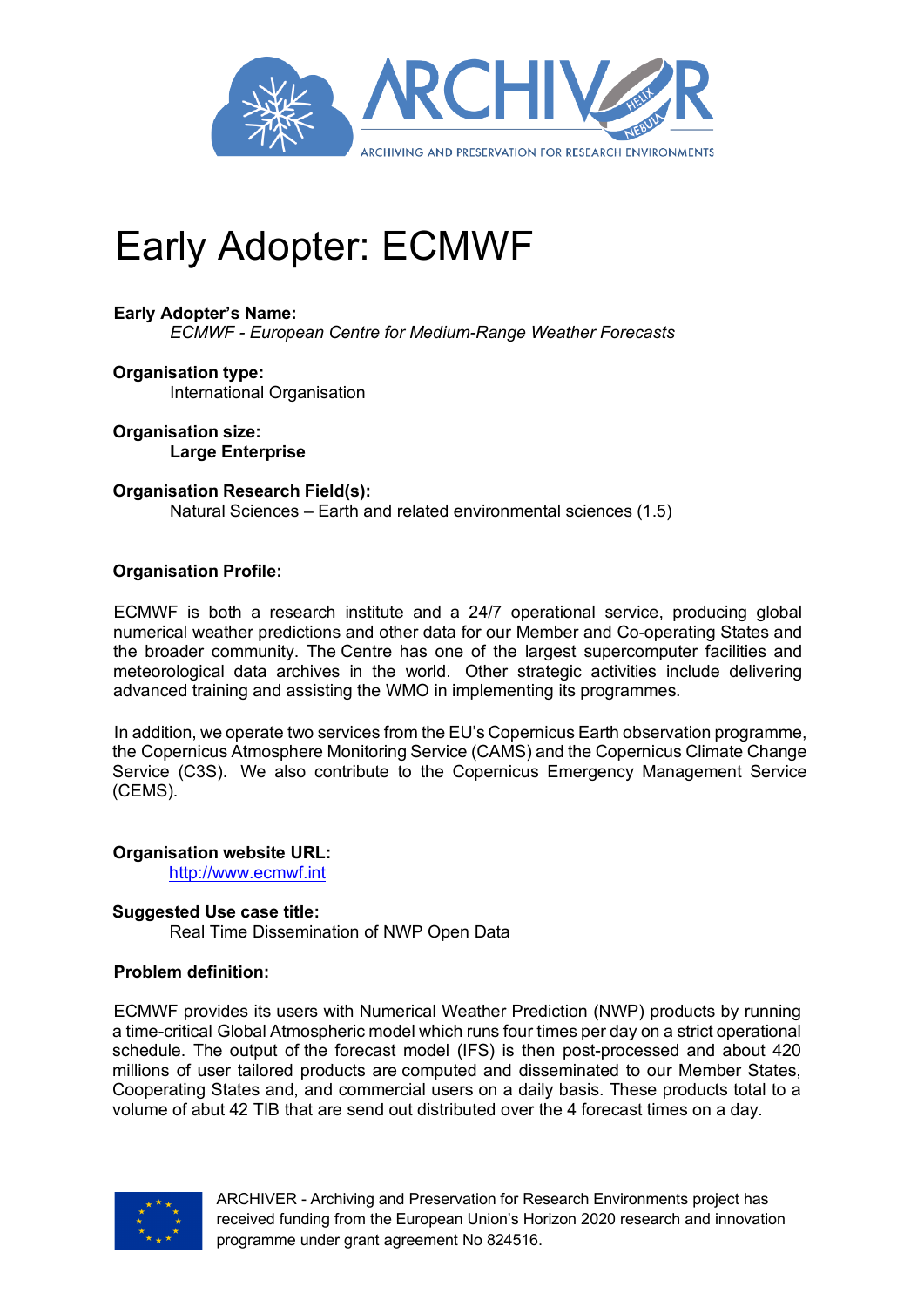

We aim at providing a fraction of this data (see description below), using high-bandwidth transfers to make the data available as soon as possible after being generated and also aim at retaining the data as long-term storage on ArchiveR / EOSC.

## **Is this use case new for your organisation?**

Using external cloud providers for dissemination of real-time open data is a new use case at ECMWF.

The intended target timeline is the following:

- **2022**: Set up preliminary test implementation (duration: 1 year since platform availability)
	- o Definition of a subset of data to make available
	- o Definition of the metadata required to use the data.
	- o Test data accessibility by end-users.
	- o Develop end-user tools to use the data.
- **2023 and latter**: Consolidation of the test implementation (duration: approximative)
	- $\circ$  Turn the test pipeline into a reliable production pipeline
	- o Assess the most relevant format for the data (GRIB, NetCDF, zarr, parquet, other)
	- o Assess data discoverability.

#### **Data and metadata Characteristics:**

#### *ECMWF Open Data (real-time)*:

The dataset contains all products that the UN World Meteorological Organization has endorsed to be available to all National Hydrological and Meteorological Services around the world, including all WMO Essential and Additional datasets as described on ECMWF's website.

The single *ECMWF Open Data (real-time*) dataset will be released with a CC-BY-4.0 open license which means it can be re-distributed and used commercially.

ECMWF expects to upload every day 928 files, with sizes between 2.4 MB and 2.5 GiB for a total volume of approximately 700 GiB. In addition a varying number of files characterizing Tropical cyclones will be uploaded.

Access to the data is expected to follow two distinct patterns:

- 1. Recent data download: Part of our users will download data that have been uploaded during the latest day, most likely as soon as the data is available.
- 2. Random download: Part of our users will download a randomly selection of our data, that have been uploaded at any date and time.

File layout may differ to allow flexibility to use the most appropriate format when the data becomes available, i.e. we may split files differently or merge them if appropriate.



ARCHIVER - Archiving and Preservation for Research Environments project has received funding from the European Union's Horizon 2020 research and innovation programme under grant agreement No 824516.